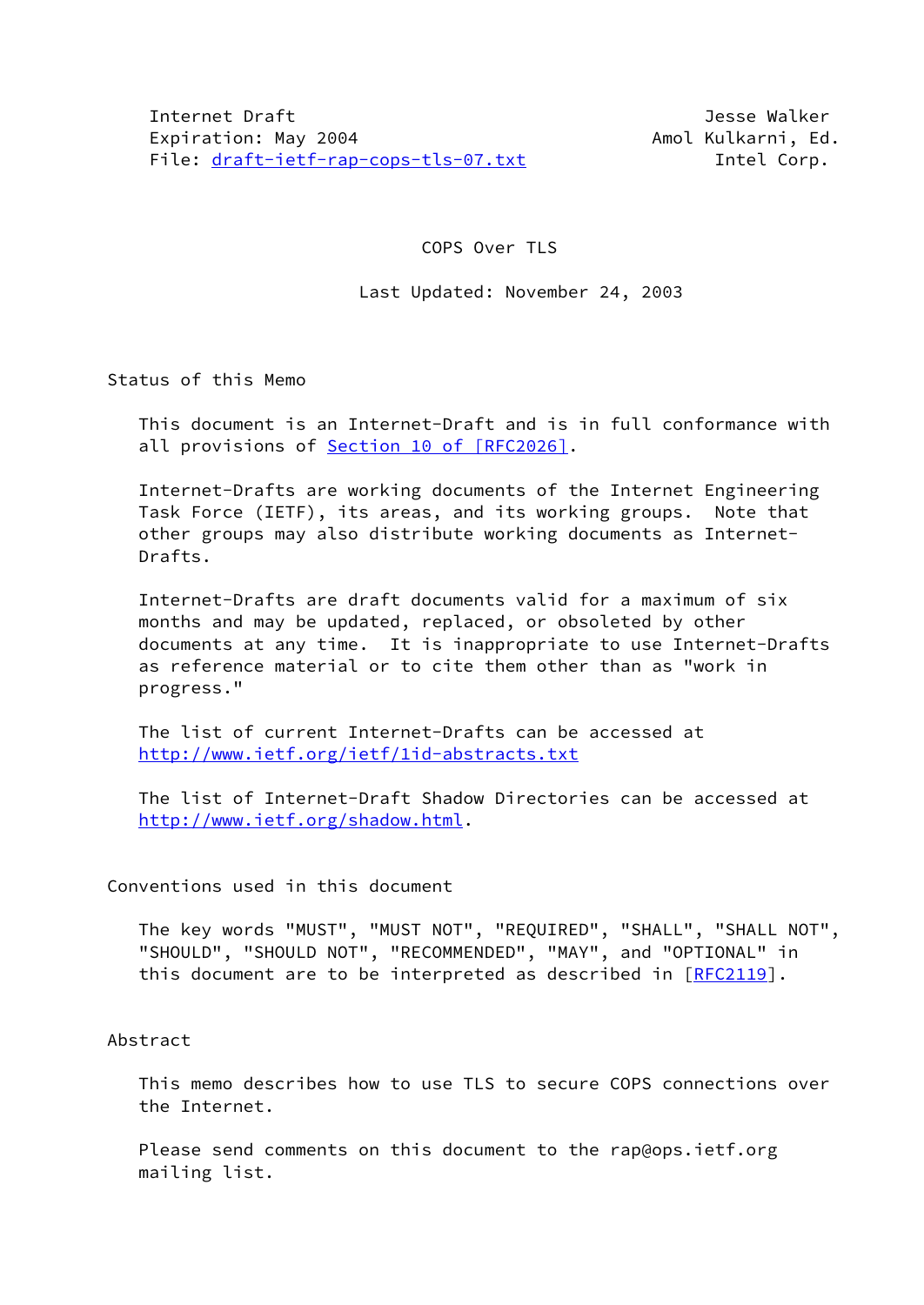Internet Draft COPS Over TLS November 2003

| Table Of Contents                                              |  |
|----------------------------------------------------------------|--|
|                                                                |  |
| $\perp$                                                        |  |
| $\overline{2}$                                                 |  |
| 3 Separate Ports versus Upward Negotiation3                    |  |
|                                                                |  |
|                                                                |  |
|                                                                |  |
|                                                                |  |
| 4.1 Security Mandatory on both, Client and Server6             |  |
|                                                                |  |
|                                                                |  |
| 4.4 Security Optional on both, Client and Server               |  |
| 4.5 Security Mandatory on Client but not supported by Server 7 |  |
| 4.6 Security Optional on Client but not supported by Server 7  |  |
| 4.7 Security Mandatory on Server but not supported by Client7  |  |
| 4.8 Security Optional on Server but not supported by Client7   |  |
|                                                                |  |
|                                                                |  |
|                                                                |  |
|                                                                |  |
|                                                                |  |
| 8                                                              |  |
|                                                                |  |
|                                                                |  |
|                                                                |  |
|                                                                |  |
|                                                                |  |
| 10 <sub>1</sub>                                                |  |
| 11                                                             |  |
|                                                                |  |
|                                                                |  |
|                                                                |  |
|                                                                |  |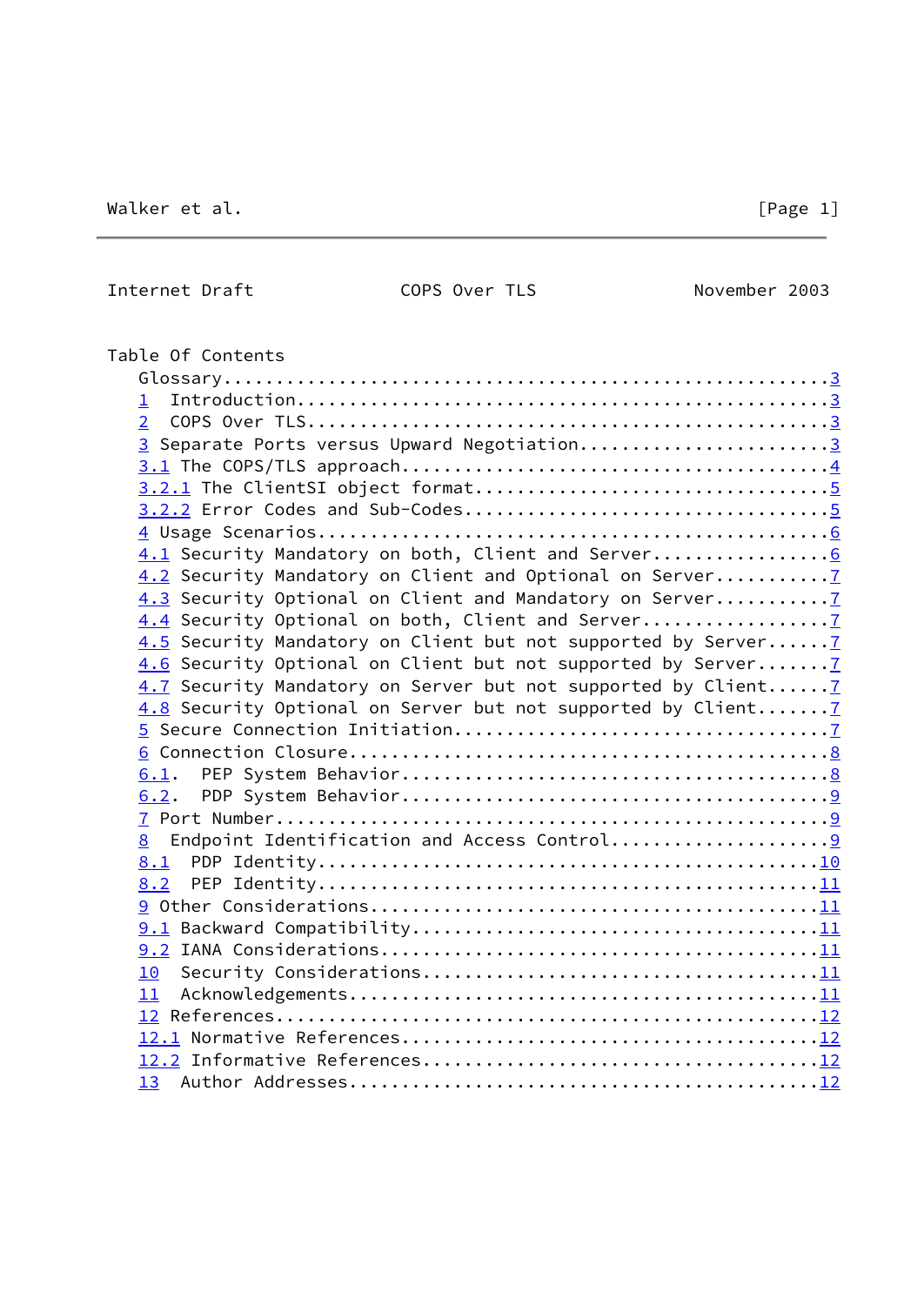Walker et al. **Expires May 2004** [Page 2]

<span id="page-2-0"></span>Internet Draft COPS Over TLS November 2003

 Glossary COPS - Common Open Policy Service. See [[RFC2748\]](https://datatracker.ietf.org/doc/pdf/rfc2748). COPS/TCP - A plain-vanilla implementation of COPS. COPS/TLS - A secure implementation of COPS using TLS. PDP - Policy Decision Point. Also referred to as the Policy Server. See [[RFC2753](https://datatracker.ietf.org/doc/pdf/rfc2753)]. PEP - Policy Enforcement Point. Also referred to as the Policy Client. See [[RFC2753](https://datatracker.ietf.org/doc/pdf/rfc2753)].

<span id="page-2-1"></span>[1](#page-2-1) Introduction

 COPS [[RFC2748](https://datatracker.ietf.org/doc/pdf/rfc2748)] was designed to distribute clear-text policy information from a centralized Policy Decision Point (PDP) to a set of Policy Enforcement Points (PEP) in the Internet. COPS provides its own security mechanisms to protect the per-hop integrity of the deployed policy. However, the use of COPS for sensitive applications such as some types of security policy distribution requires additional security measures, such as data privacy. This is because some organizations find it necessary to hide some or all of their security policies, e.g., because policy distribution to devices such as mobile platforms can cross domain boundaries.

 TLS [\[RFC2246](https://datatracker.ietf.org/doc/pdf/rfc2246)] was designed to provide channel-oriented security. TLS standardizes SSL and may be used with any connection-oriented service. TLS provides mechanisms for both one- and two-way authentication, dynamic session keying, and data stream privacy and integrity.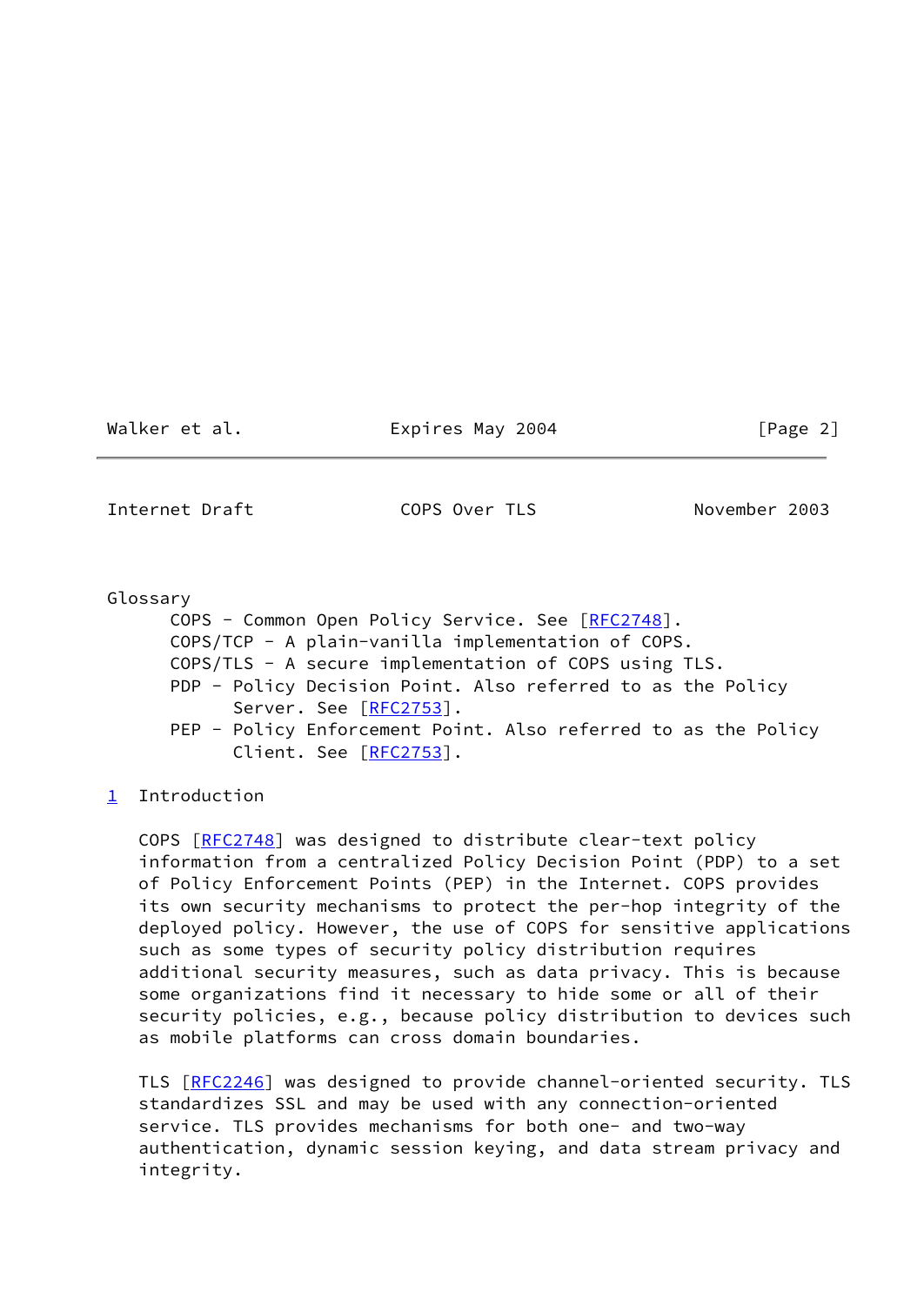This document describes how to use COPS over TLS. "COPS over TLS" is abbreviated COPS/TLS.

<span id="page-3-0"></span>[2](#page-3-0) COPS Over TLS

 COPS/TLS is very simple: use COPS over TLS similar to how you would use COPS over TCP (COPS/TCP). Apart from a specific procedure used to initialize the connection, there is no difference between COPS/TLS and COPS/TCP.

<span id="page-3-1"></span>[3](#page-3-1) Separate Ports versus Upward Negotiation

 There are two ways in which insecure and secure versions of the same protocol can be run simultaneously.

 In the first method, the secure version of the protocol is also allocated a well-known port. This strategy of having well-known port numbers for both, the secure and insecure versions, is known as 'Separate Ports'. The clients requiring security can simply connect to the well-known secure port. The main advantage of this strategy is that it is very simple to implement, with no modifications needed to existing insecure implementations. Thus it is the most popular approach. The disadvantage, however, is that it doesn't scale well,

| Walker et al. | Expires May 2004 | [Page 3] |
|---------------|------------------|----------|
|---------------|------------------|----------|

<span id="page-3-3"></span>Internet Draft COPS Over TLS November 2003

 with a new port required for each secure implementation. Hence, the IESG discourages designers from using the strategy.

 The second method is known as 'Upward Negotiation'. In this method, the secure and insecure versions of the protocol run on the same port. The client connects to the server, both discover each others' capabilities, and start security negotiations if desired. This method usually requires some changes in the protocol being secured so that it can support the upward negotiation. There is also a high handshake overhead involved in this method.

## <span id="page-3-2"></span>[3.1](#page-3-2) The COPS/TLS approach

 COPS/TLS uses a combination of both these approaches to achieve simultaneous operation with COPS/TCP. Initially, the authors had hoped to use the Separate Ports strategy for implementing COPS/TLS, however, due to the reluctance of the IESG to assign a well-known port, they settled on the following approach.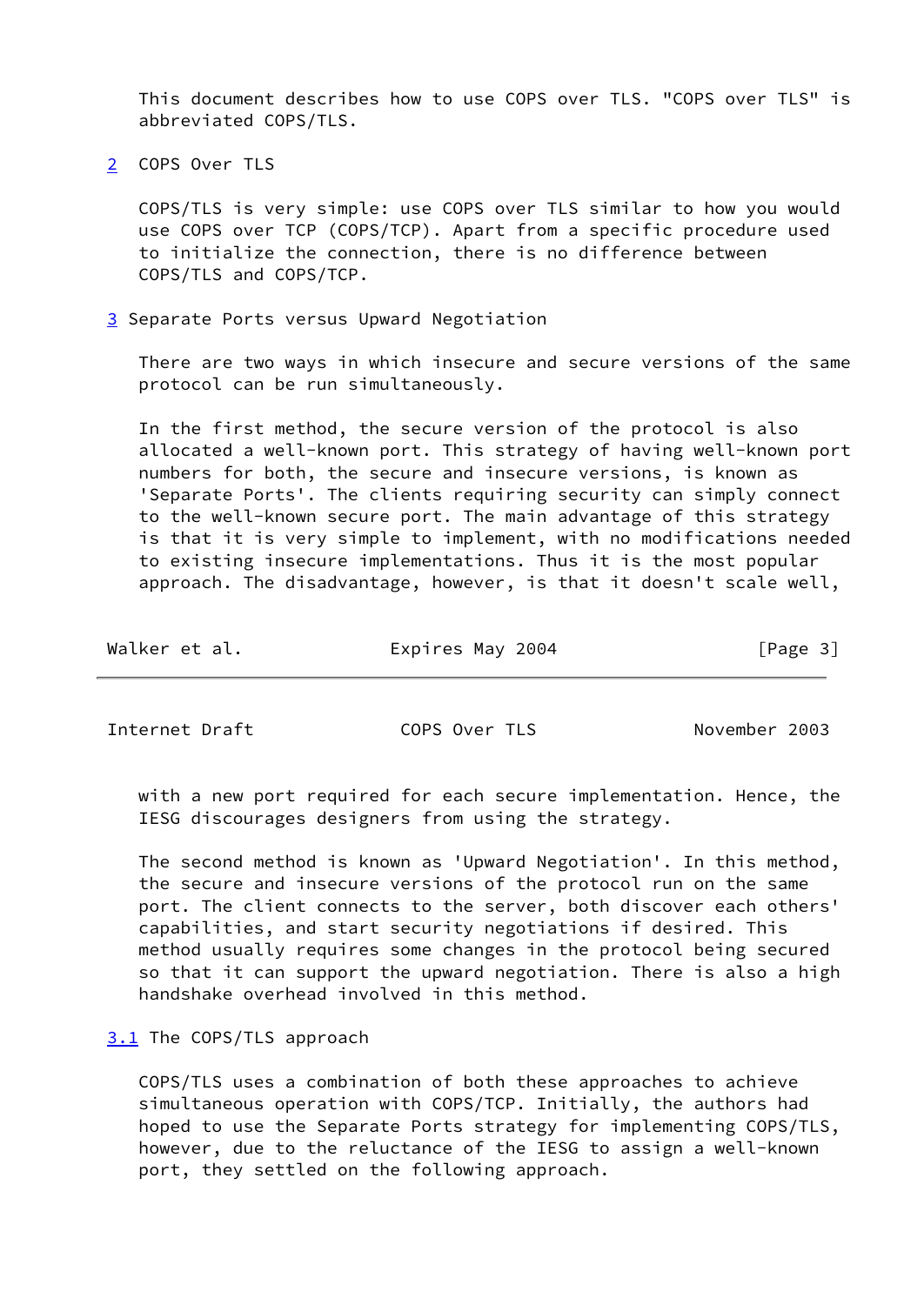When the COPS/TLS server is initialized, it SHOULD bind to any non well-known port of its choice. The standard COPS server running over TCP MUST know the TCP port on which COPS/TLS is running. How this is achieved is outside the scope of this document.

 The system acting as the PEP also acts as the TLS client. It needs to first connect to the COPS/TCP server, from where it can be redirected to the COPS/TLS server.

 During the initial negotiation with the COPS/TCP server, the Message Integrity Object MUST be used to authenticate the validity of the COPS messages. As specified in [\[RFC2748](https://datatracker.ietf.org/doc/pdf/rfc2748)], the integrity object contains a sequence number, a Key Id and a message digest. The sequence number is used to foil replay attacks while the Key Id identifies a secret key shared between the client and the server. COPS uses the HMAC-MD5-96 algorithm to generate a digest of the entire COPS message, up to and including the sequence number and Key Id.

 The specifics of key distribution and maintenance are outside the scope of this document.

<span id="page-4-2"></span>[3.2](#page-4-2) Object Format and Error Codes

 This section describes the ClientSI object sent in the ClientOpen message and the error codes the server returns.

Walker et al. **Expires May 2004** [Page 4]

<span id="page-4-1"></span>Internet Draft COPS Over TLS November 2003

<span id="page-4-0"></span>[3.2.1](#page-4-0) The ClientSI object format

|  |          | Length (Octets)   C-Num=9   C-Type=1 |
|--|----------|--------------------------------------|
|  | Protocol | Flags                                |
|  |          |                                      |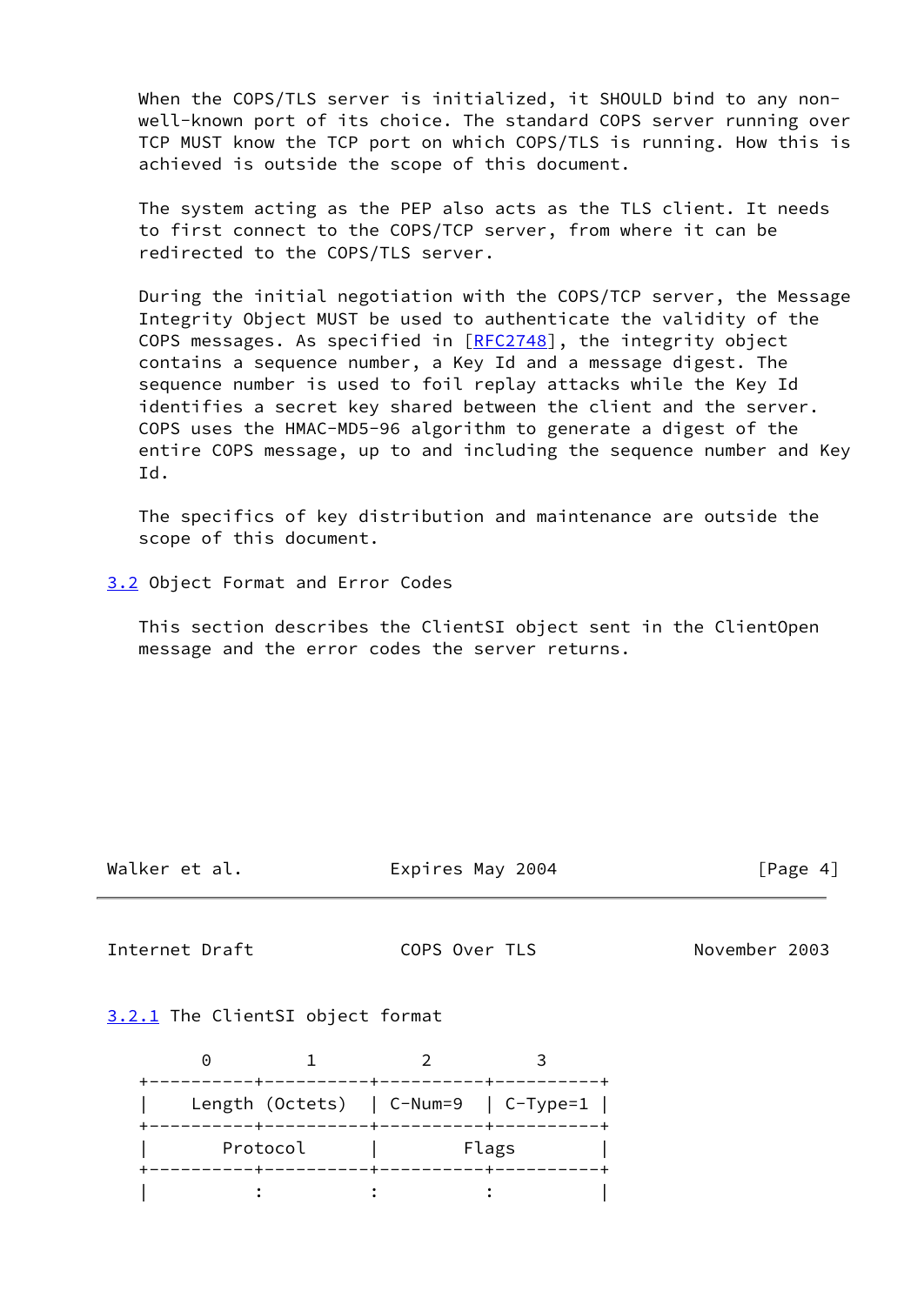| Protocol | Flags |  |
|----------|-------|--|

 Protocol:  $1 = TLS$ 

Flags:

0 = Protocol Support Optional

1 = Protocol Support Required

 This ClientSI object MUST be included with the ClientOpen message (Client Type = 0) when the client supports security. For each supported protocol, there MUST be a 32 bit Protocol+Flags pair appended to the object. At present, only one protocol (TLS) is described. However, the ClientSI object definition is general enough to allow addition of new protocols in the future.

 If multiple protocols are supported by the client, it MUST ensure that no more than one has the 'Protocol Support Required' flag set. Note that it is also valid to mark all protocols as optional. This is used by the client to notify the server that a secure connection is not mandatory.

# <span id="page-5-0"></span>[3.2.2](#page-5-0) Error Codes and Sub-Codes

 This section adds to, and modifies, the error codes described in section 2.2.8 (Error Object) of [\[RFC2748](https://datatracker.ietf.org/doc/pdf/rfc2748)].

 Error Code: 12 = Redirect to Preferred Server: Sub-code: 0 = Regular redirect (no security necessary)  $1 =$  Use TLS Error Code: 16 = Security Failure 17 = Security Required

 A new error sub-code has been added to the pre-existing error code 12. The sub-code informs the client that it SHOULD use TLS when connecting to the redirected server. In the future, more sub-codes may be added to specify additional protocols.

| Walker et al. | Expires May 2004 | [Page 5] |
|---------------|------------------|----------|
|               |                  |          |

<span id="page-5-1"></span>Internet Draft COPS Over TLS November 2003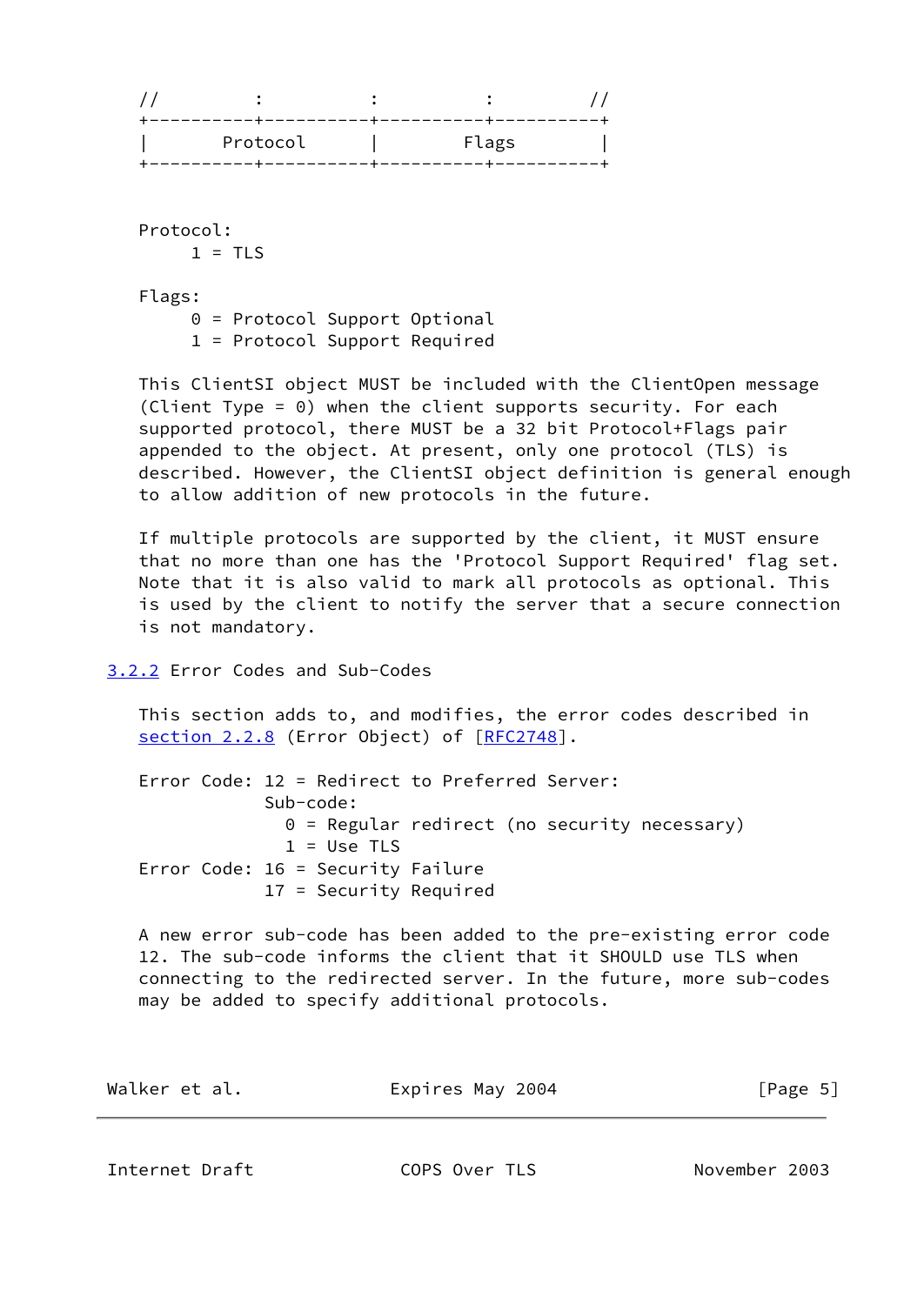Error Code 17 SHOULD be used by either Client or Server if they require security but the other side doesn't support it.

<span id="page-6-0"></span>[4](#page-6-0) Usage Scenarios

When the client needs to open a secure connection with the server, it SHOULD first connect to the non-secure port, and send a Client Open message with a ClientType=0.

 'Bootstrap' policies implemented on the client dictate whether security is mandatory or optional.

 If the policies specify that security is mandatory, the above mentioned ClientSI object MUST be included in the Client Open message. This object MUST list one protocol as Required by setting the corresponding flag to 1.

 If the policies do not explicitly specify that a secure connection is required, the client SHOULD include the ClientSI object, listing protocol support as Optional.

 Note that if the client's policies specifically prohibit a secure connection, it MAY attempt to establish an insecure connection.

 Based on the client's policies and the server's policy requirements for the client, a number of usage scenarios are possible. The figure below shows the type of connections established for the scenarios. The sections following the figure explain the various scenarios in greater detail.

| <b>SERVER</b><br>Ι<br>F<br>N | Security<br>Mandatory  | Security<br>Optional | Security<br>Not<br>Supported |
|------------------------------|------------------------|----------------------|------------------------------|
| Mandatory                    | Secure                 | Secure               | Disconnect                   |
| Optional                     | Secure                 | Secure /<br>Insecure | Insecure                     |
| Not                          | Supported   Disconnect | Insecure             | Insecure                     |

<span id="page-6-1"></span>[4.1](#page-6-1) Security Mandatory on both, Client and Server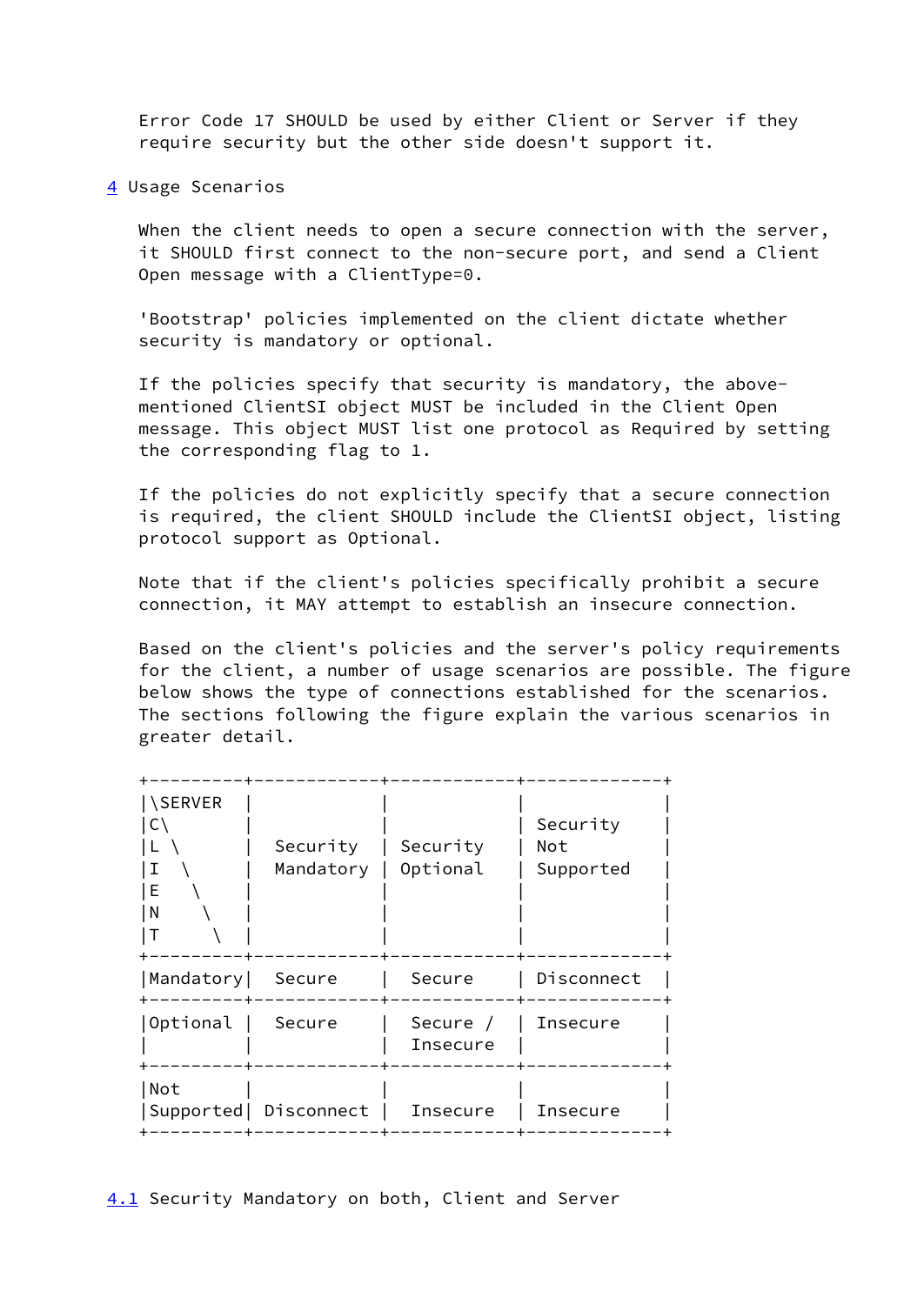The server MUST send a ClientClose message with a Redirect object, redirecting the client to the COPS/TLS secure port. Additionally,

| Walker et al. | Expires May 2004 | [Page 6] |
|---------------|------------------|----------|
|---------------|------------------|----------|

<span id="page-7-1"></span>Internet Draft COPS Over TLS November 2003

 the error object included in the ClientClose message MUST have the error code = 12 and sub code =  $1$ .

<span id="page-7-0"></span>[4.2](#page-7-0) Security Mandatory on Client and Optional on Server

 The server SHOULD send a ClientClose message with a Redirect object, redirecting the client to the COPS/TLS secure port. Additionally, the error object included in the ClientClose message MUST have the error code =  $12$  and sub code =  $1.$ 

 If the server does not redirect the client to the secure port, it MUST send a ClientClose with the error code 16.

<span id="page-7-2"></span>[4.3](#page-7-2) Security Optional on Client and Mandatory on Server

 The server MUST send a ClientClose message with a Redirect object, redirecting the client to the COPS/TLS secure port. Additionally, the error object included in the ClientClose message MUST have the error code = 12 and sub code = 1.

<span id="page-7-3"></span>[4.4](#page-7-3) Security Optional on both, Client and Server

 The server SHOULD send a ClientClose message with a Redirect object, redirecting the client to the COPS/TLS secure port. Additionally, the error object included in the ClientClose message MUST have the error code =  $12$  and sub code =  $1$ .

 Optionally, the server MAY proceed to establish an insecure connection over COPS/TCP.

<span id="page-7-4"></span>[4.5](#page-7-4) Security Mandatory on Client but not supported by Server

The server MUST send a ClientClose with the error code 16.

<span id="page-7-5"></span>[4.6](#page-7-5) Security Optional on Client but not supported by Server

 The server SHOULD attempt to establish a non-secure connection with the client.

<span id="page-7-6"></span>[4.7](#page-7-6) Security Mandatory on Server but not supported by Client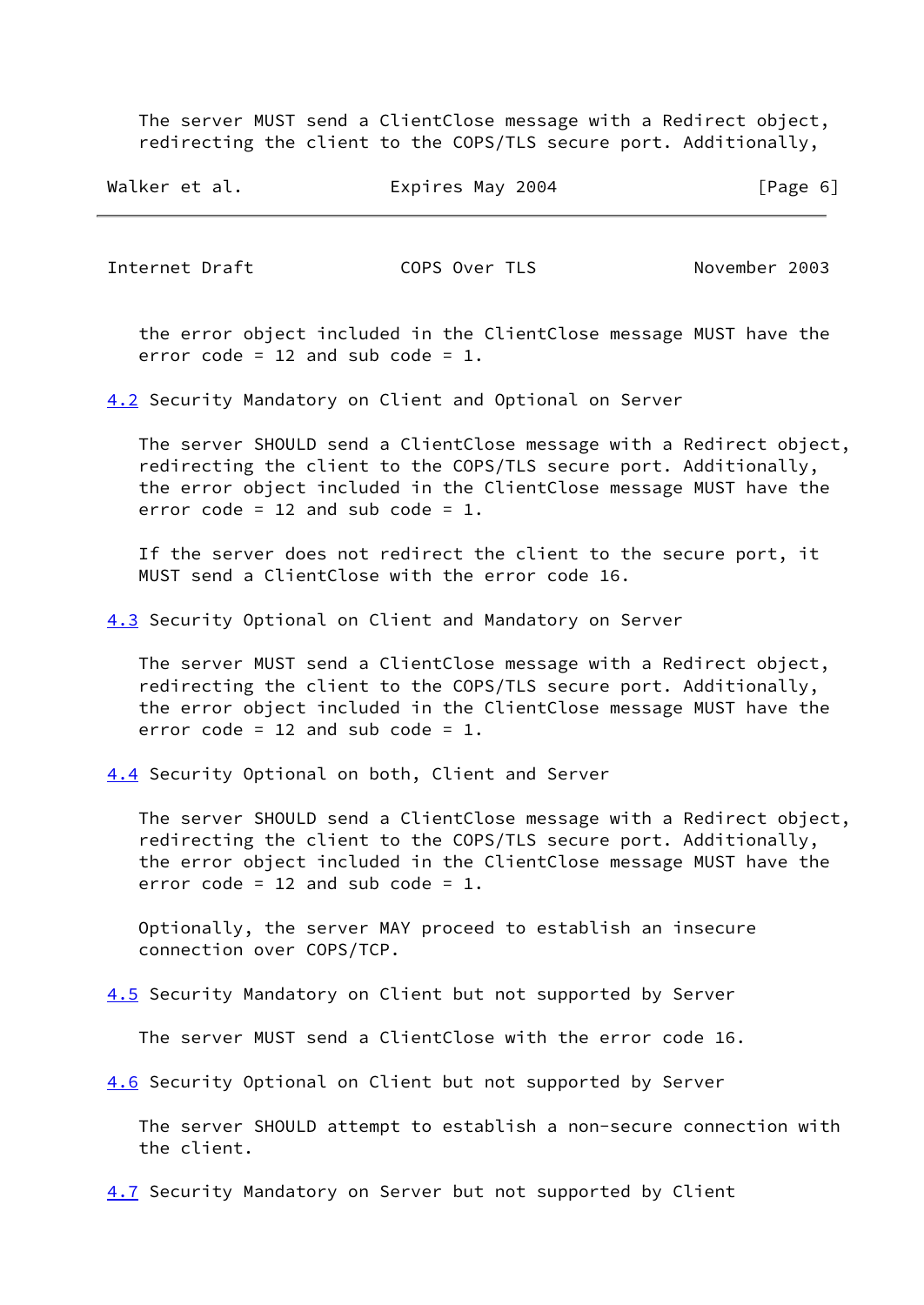If security is required by the server it MUST send a ClientClose with the error code 16.

<span id="page-8-0"></span>[4.8](#page-8-0) Security Optional on Server but not supported by Client

 The server it MAY attempt to establish a non-secure connection with the client.

<span id="page-8-1"></span>[5](#page-8-1) Secure Connection Initiation

 Once the PEP receives a redirect from the COPS/TCP server, it initiates a connection to the PDP to the secure COPS port. When this

| Walker et al. | Expires May 2004 | [Page 7] |
|---------------|------------------|----------|
|---------------|------------------|----------|

<span id="page-8-3"></span>Internet Draft COPS Over TLS November 2003

 succeeds, the PEP system sends the TLS ClientHello to begin the TLS handshake. When the TLS handshake completes, the PEP MAY initiate the first COPS message. All COPS data MUST be sent as TLS "application data". Normal COPS behavior follows.

 All PEP implementations of COPS/TLS MUST support an access control mechanism to identify authorized PDPs. This requirement provides a level of assurance that the policy arriving at the PEP is actually valid. PEP implementations SHOULD require the use of this access control mechanism for operation of COPS over TLS. When access control is enabled, the PEP implementation MUST NOT initiate COPS/TLS connections to systems not authorized as PDPs by the access control mechanism.

 Similarly, PDP COPS/TLS implementations MUST support an access control mechanism permitting them to restrict their services to authorized PEP systems only. However, implementations MAY choose not to use an access control mechanism at the PDP, as organizations might not consider the types of policy being deployed as sensitive, and therefore do not need to incur the expense of managing credentials for the PEP systems. If access controls are used, however, the PDP implementation MUST terminate COPS/TLS connections from unauthorized PEP systems and log an error if an auditable logging mechanism is present.

[Section 8](#page-10-1) provides more details on access control.

<span id="page-8-2"></span>[6](#page-8-2) Connection Closure

TLS provides facilities to securely close its connections. Reception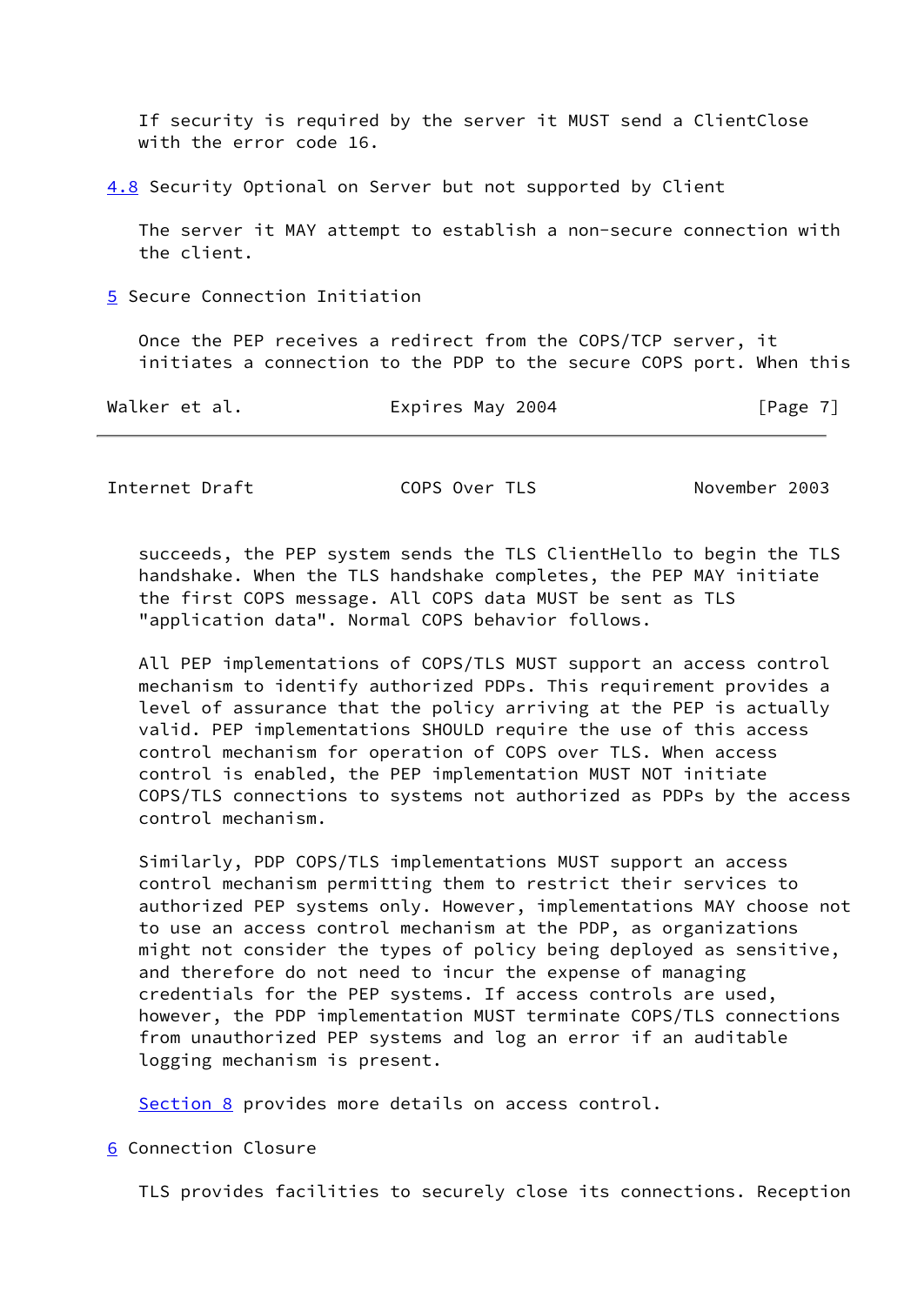of a valid closure alert assures an implementation that no further data will arrive on that connection. The TLS specification requires TLS implementations to initiate a closure alert exchange before closing a connection. It also permits TLS implementations to close connections without waiting to receive closure alerts from the peer, provided they send their own first. A connection closed in this way is known as an "incomplete close". TLS allows implementations to reuse the session in this case, but COPS/TLS makes no use of this capability.

 A connection closed without first sending a closure alert is known as a "premature close". Note that a premature close does not call into question the security of the data already received, but simply indicates that subsequent data might have been truncated. Because TLS is oblivious to COPS message boundaries, it is necessary to examine the COPS data itself (specifically the Message header) to determine whether truncation occurred.

<span id="page-9-0"></span>[6.1](#page-9-0). PEP System Behavior

 PEP implementations MUST treat premature closes as errors and any data received as potentially truncated. The COPS protocol allows the

| Walker et al. | Expires May 2004 | [Page 8] |
|---------------|------------------|----------|
|               |                  |          |

<span id="page-9-2"></span>Internet Draft COPS Over TLS November 2003

 PEP system to find out whether truncation took place. A PEP system detecting an incomplete close SHOULD recover gracefully.

 PEP systems MUST send a closure alert before closing the connection. Clients unprepared to receive any more data MAY choose not to wait for the PDP system's closure alert and simply close the connection, thus generating an incomplete close on the PDP side.

<span id="page-9-1"></span>[6.2](#page-9-1). PDP System Behavior

 COPS permits a PEP to close the connection at any time, and requires PDPs to recover gracefully. In particular, PDPs SHOULD be prepared to receive an incomplete close from the PEP, since a PEP often shuts down for operational reasons unrelated to the transfer of policy information between the PEP and PDP.

 Implementation note: The PDP ordinarily expects to be able to signal end of data by closing the connection. However, the PEP may have already sent the closure alert and dropped the connection.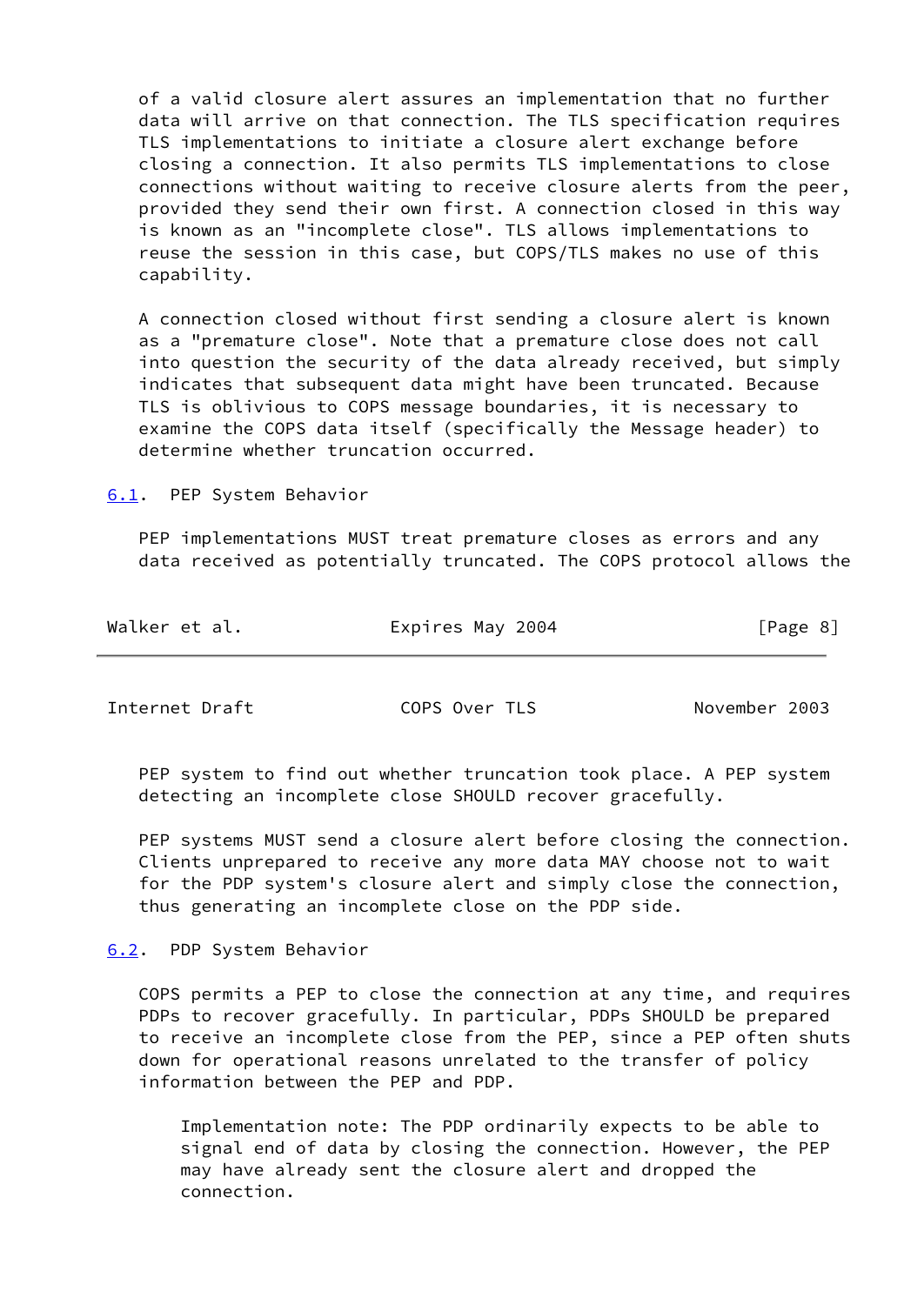PDP systems MUST attempt to initiate an exchange of closure alerts with the PEP system before closing the connection. PDP systems MAY close the connection after sending the closure alert, thus generating an incomplete close on the PEP side.

<span id="page-10-0"></span>[7](#page-10-0) Port Number

 The first data a PDP expects to receive from the PEP is a Client- Open message. The first data a TLS server (and hence a COPS/TLS server) expects to receive is the ClientHello. Consequently, COPS/TLS runs over a separate port in order to distinguish it from COPS alone. When COPS/TLS runs over a TCP/IP connection, the TCP port is any non-well-known port of the PDP's choice. This port MUST be communicated to the COPS/TCP server running on the well-known COPS TCP port. The PEP may use any TCP port. This does not preclude COPS/TLS from running over another transport. TLS only presumes a reliable connection-oriented data stream.

<span id="page-10-1"></span>[8](#page-10-1) Endpoint Identification and Access Control

 Implementations of COPS/TLS MUST use X.509 v3 certificates conforming to [\[RFC2459](https://datatracker.ietf.org/doc/pdf/rfc2459)] to identify PDP and PEP systems. COPS/TLS systems MUST perform certificate verification processing conforming to [\[RFC2459](https://datatracker.ietf.org/doc/pdf/rfc2459)]. In case the Certificate Authority cannot be accessed, the COPS/TLS systems MAY use a Web of Trust to verify the identity, or the communication MAY revert to insecure.

 If a subjectAltName extension of type dNSName or iPAddress is present in the PDP's certificate, it MUST be used as the PDP identity. Otherwise, the most specific Common Name field in the Subject field of the certificate MUST be used.

| Walker et al. | Expires May 2004 | [Page 9] |
|---------------|------------------|----------|
|---------------|------------------|----------|

<span id="page-10-2"></span>Internet Draft COPS Over TLS November 2003

 Matching is performed using the matching rules specified by [\[RFC2459](https://datatracker.ietf.org/doc/pdf/rfc2459)]. If more than one identity of a given type is present in the certificate (e.g. more than one dNSName name, a match in any one of the set is considered acceptable), the COPS system uses the first name to match, except as noted below in the IP address checking requirements. Names may contain the wildcard character  $*$  which is considered to match any single domain name component or component fragment. For example, \*.a.com matches foo.a.com but not bar.foo.a.com. f\*.com matches foo.com but not foo.bar.com.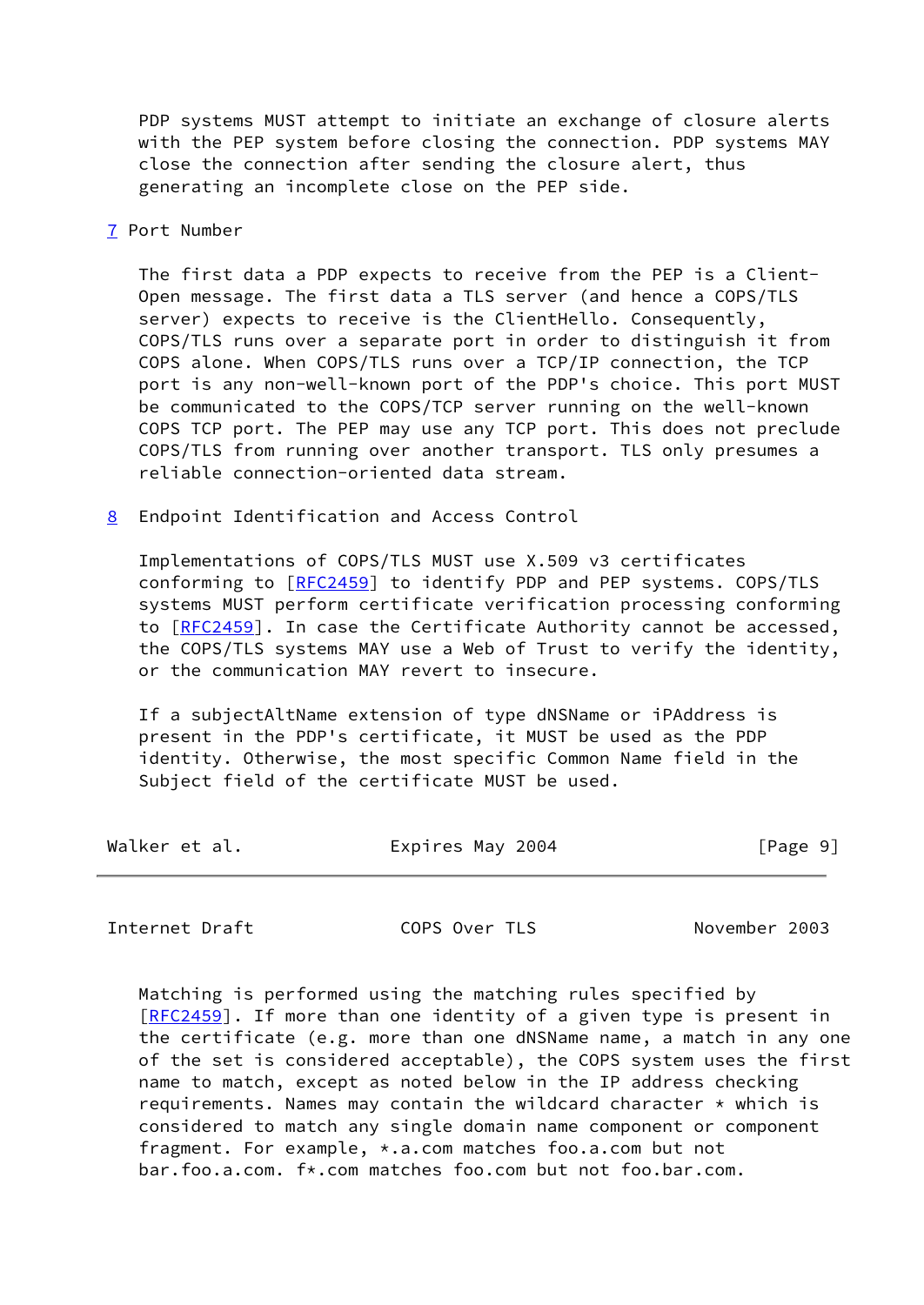## <span id="page-11-0"></span>[8.1](#page-11-0) PDP Identity

 Generally, COPS/TLS requests are generated by the PEP consulting bootstrap policy information that identifies PDPs that the PEP is authorized to connect to. This policy provides the PEP with the hostname or IP address of the PDP. How this bootstrap policy information arrives at the PEP is outside the scope of this document. However, all PEP implementations MUST provide a mechanism to securely deliver or configure the bootstrap policy.

 Organizations MAY choose to deliver some or all of the bootstrap policy configuration from an untrusted source, such as DHCP. In this circumstance, COPS over TLS provides no protection from attack when this untrusted source is compromised.

 All PEP implementations MUST be able to securely acquire the signing certificates of authorized Certificate Authorities that issue PDP certificates. Also, the PEPs MUST support a mechanism to securely acquire an access control list or filter identifying the CA's set of authorized PDPs.

PEP implementations that participate in multiple domains, such as those on mobile platforms, MAY use different CAs and access control lists in each domain.

 If the PDP hostname or IP address is available via the bootstrap policy, the PEP MUST check it against the PDP's identity as presented in the PDP's TLS Certificate message.

 In some cases the bootstrap policy will identify the authorized PDP only by an IP address of the PDP system. In this case, the subjectAltName MUST be present in the certificate, and it MUST include an iPAdress format matching the expected name of the policy server.

 If the hostname of the PDP does not match the identity in the certificate, a PEP on a user oriented system MUST either notify the user (PEP systems MAY afford the user the opportunity to continue with the connection in any case) or terminate the connection with a bad certificate error. PEPs on unattended systems MUST log the error to an appropriate audit log (if available) and MUST terminate the connection with a bad certificate error. Unattended PEP systems MAY

| Walker et al. | Expires May 2004 | [Page 10] |
|---------------|------------------|-----------|
|---------------|------------------|-----------|

<span id="page-11-1"></span>Internet Draft COPS Over TLS November 2003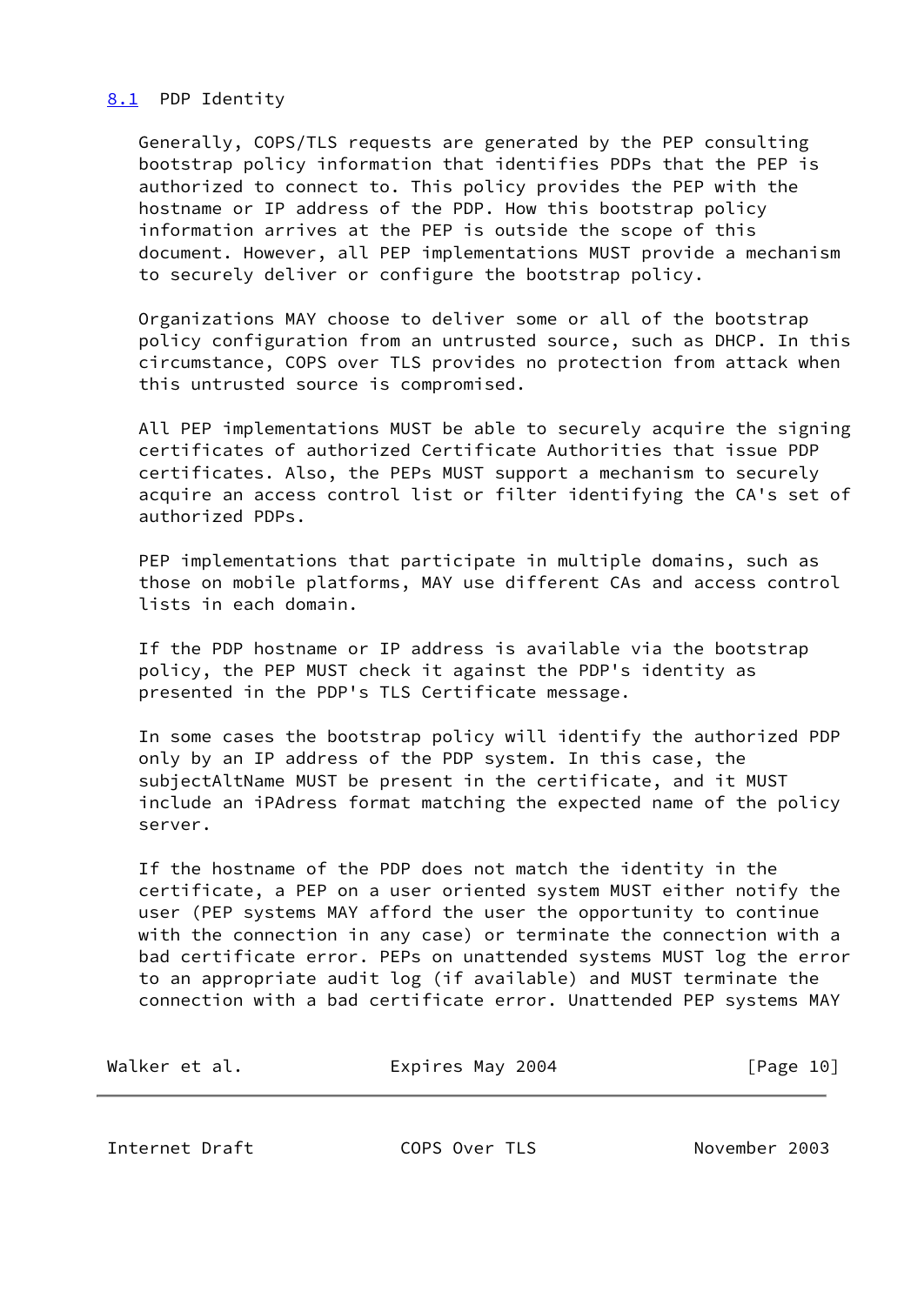provide a configuration setting that disables this check, but then MUST provide a setting which enables it.

#### <span id="page-12-0"></span>[8.2](#page-12-0) PEP Identity

 When PEP systems are not access controlled, the PDP need have no external knowledge of what the PEP's identity ought to be and so checks are neither possible nor necessary. In this case, there is no requirement for PEP systems to register with a certificate authority, and COPS over TLS uses one-way authentication, of the PDP to the PEP.

 When PEP systems are access controlled, PEPs must be PKI clients in the sense of [[RFC2459](https://datatracker.ietf.org/doc/pdf/rfc2459)]. In this case, COPS over TLS uses two-way authentication, and the PDP MUST perform the same identity checks for the PEPs as described above for the PDP.

 When access controls are in effect at the PDP, PDP implementations MUST have a mechanism to securely acquire the signing certificates of the Certificate Authorities issuing certificates to any of the PEPs they support.

- <span id="page-12-1"></span>[9](#page-12-1) Other Considerations
- <span id="page-12-2"></span>[9.1](#page-12-2) Backward Compatibility

 The client and server SHOULD be backward compatible with peers that have not been modified to support COPS/TLS.

 A client SHOULD be able to handle errors generated by a COPS/TCP server which does not understand the ClientSI object mentioned above. Similarly, if a COPS/TCP server receives a ClientOpen for Client type=0, which does not contain the ClientSI object, it SHOULD assume that the client wishes to open a non-secure connection and proceed accordingly.

<span id="page-12-3"></span>[9.2](#page-12-3) IANA Considerations

 This draft defines some new error codes and sub codes which require IANA approval. [Section 3.2.2](#page-5-0) has more details on these codes.

<span id="page-12-4"></span>[10](#page-12-4) Security Considerations

This entire document concerns security.

<span id="page-12-5"></span>[11](#page-12-5) Acknowledgements

 This document freely plagiarizes and adapts Eric Rescorla's similar document [[RFC2818](https://datatracker.ietf.org/doc/pdf/rfc2818)] that specifies how HTTP runs over TLS. Discussions with David Durham, Scott Hahn and Ylian Sainte-Hillaire also lead to improvements in this document.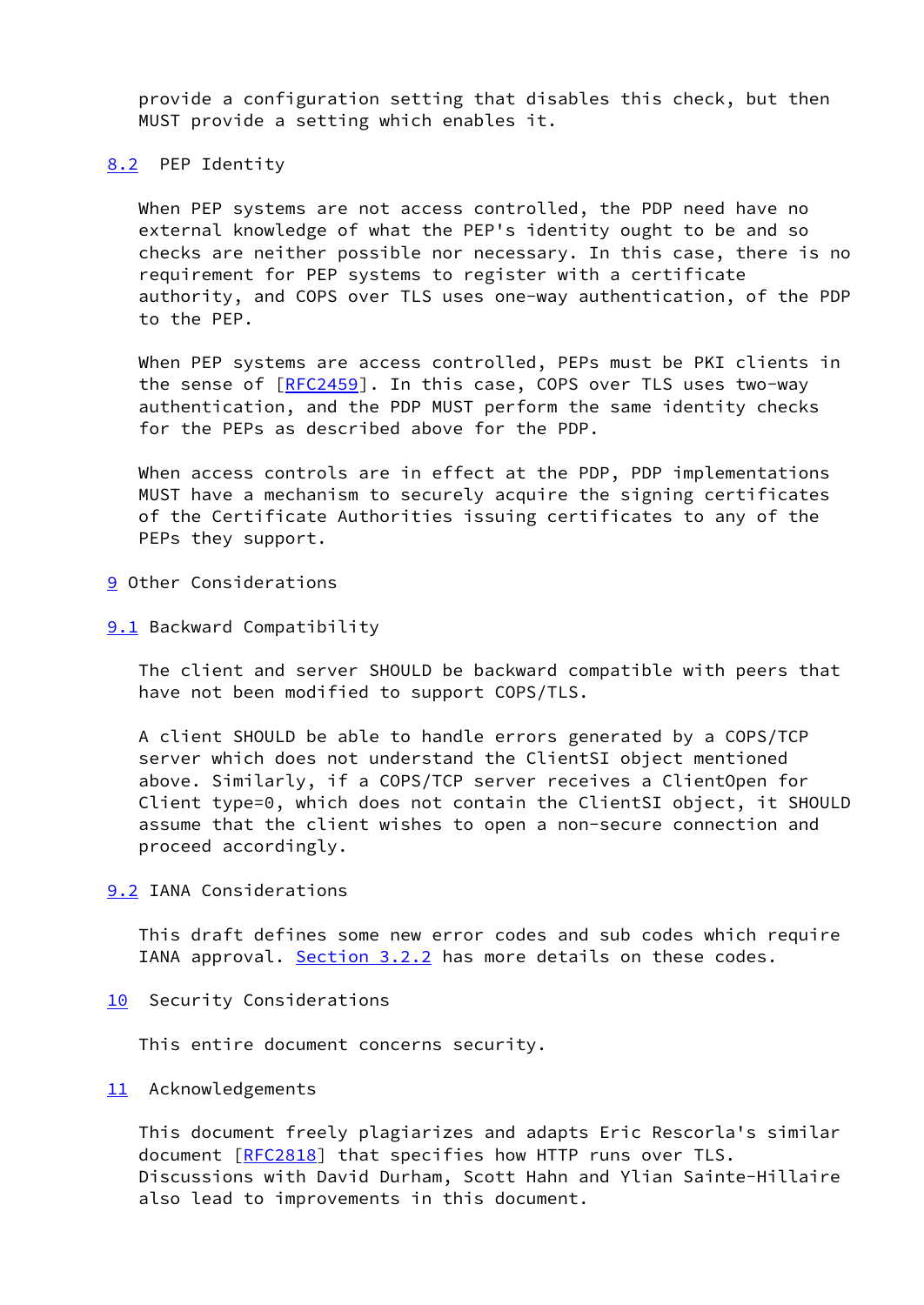The authors wish to thank Uri Blumenthal for doing a thorough

<span id="page-13-2"></span><span id="page-13-1"></span><span id="page-13-0"></span>

|           | Walker et al.                                                                                                                   | Expires May 2004                                                                                                                                                    | [Page $11$ ]  |
|-----------|---------------------------------------------------------------------------------------------------------------------------------|---------------------------------------------------------------------------------------------------------------------------------------------------------------------|---------------|
|           | Internet Draft                                                                                                                  | COPS Over TLS                                                                                                                                                       | November 2003 |
|           | 12 References<br>12.1 Normative References                                                                                      |                                                                                                                                                                     |               |
|           | 3", RFC 2026, October 1996                                                                                                      | [RFC2026] Bradner, S., "The Internet Standards Process - Revision                                                                                                   |               |
|           |                                                                                                                                 | [RFC2119] Bradner, S., "Key Words for use in RFCs to indicate<br>Requirement Levels", RFC 2119, March 1997.                                                         |               |
|           | RFC 2748, January 2000.                                                                                                         | [RFC2748] Durham, D., Boyle, J., Cohen, R., Herzog, R., Rajan,<br>R., Sastry, A., "The COPS (Common Open Policy Service) Protocol",                                 |               |
|           |                                                                                                                                 | [RFC2459] Housley, R., Ford, W., Polk, W., Solo, D., "Internet<br>Public Key Infrastructure: Part I: X.509 Certificate and CRL<br>Profile", RFC 2459, January 1999. |               |
|           | January 1999.                                                                                                                   | [RFC2246] Dierks, T., Allen, C., "The TLS Protocol", RFC 2246,                                                                                                      |               |
|           | 12.2 Informative References                                                                                                     |                                                                                                                                                                     |               |
|           |                                                                                                                                 | [RFC2818] Rescorla, E., "HTTP Over TLS", RFC2818, May 2000.                                                                                                         |               |
| <u>13</u> | Author Addresses                                                                                                                |                                                                                                                                                                     |               |
|           | Jesse R. Walker<br>Intel Corporation<br>2111 N.E. 25th Avenue<br>Hillsboro, OR 97214<br><b>USA</b><br>jesse.walker[at]intel.com |                                                                                                                                                                     |               |
|           | $A \mod$ Kulkarni                                                                                                               |                                                                                                                                                                     |               |

<span id="page-13-4"></span><span id="page-13-3"></span> Amol Kulkarni Intel Corporation JF3-206 2111 N.E. 25th Avenue Hillsboro, OR 97214 USA amol.kulkarni[at]intel.com